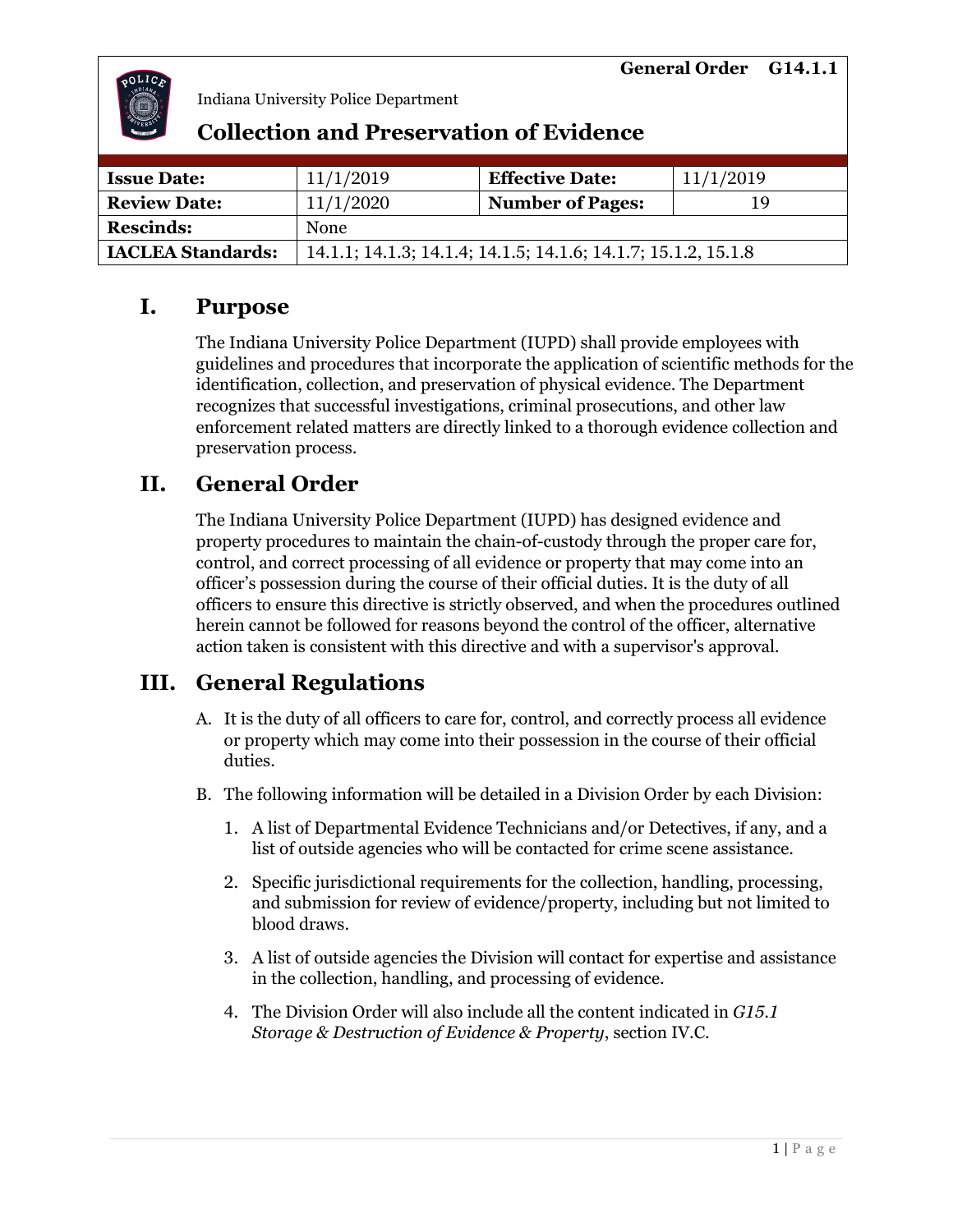

### **Collection and Preservation of Evidence**

| <b>Issue Date:</b>       | 11/1/2019                                                      | <b>Effective Date:</b>  | 11/1/2019 |
|--------------------------|----------------------------------------------------------------|-------------------------|-----------|
| <b>Review Date:</b>      | 11/1/2020                                                      | <b>Number of Pages:</b> | 19        |
| <b>Rescinds:</b>         | <b>None</b>                                                    |                         |           |
| <b>IACLEA Standards:</b> | 14.1.1; 14.1.3; 14.1.4; 14.1.5; 14.1.6; 14.1.7; 15.1.2, 15.1.8 |                         |           |

### **IV. Crime Scene Processing**

A. Availability of Crime Scene Technician - Qualified personnel are available on a twenty-four (24) hour basis to process a crime scene and or a traffic collision $^{\rm 1}.$ IUPD officers have the skills, guidelines, and procedures – including training that incorporates the application of scientific methods for the identification, collection, and preservation of physical evidence.

### **V. On Scene Protocol**

#### A. **First Officer** on the scene:

- 1. establish the proper scope of the scene
- 2. provide security, and protection of the crime scene until relieved of that responsibility.

#### B. **Investigation Officer** has the responsibility to:

- 1. Determine if a crime scene is to be processed for physical evidence
	- a. If a crime scene is NOT processed, the investigating police officer shall indicate on the *Incident Report* the reasons and circumstances dictating the decision not to process.
- 2. *IS* the officer in charge of the crime scene?
	- a. However, the on-duty supervisor retains the ultimate responsibility as the supervisor for direction and supervision of all personnel at the crime scene.
- 3. Ensures the crime scene is properly and thoroughly processed for physical evidence to include:
	- a. Establishing a perimeter well beyond the area where evidence may be located and preserving the crime scene until all evidence has been processed or until being relieved of the post.
	- b. Photographing the crime/collision scene and videotaping when appropriate.
	- c. Sketching and diagramming the crime scene when appropriate.
	- d. Protecting, collecting, packaging, and preserving physical evidence.
	- e. Limit all subjects and personnel from entering, regardless of the person's

#### <sup>1</sup> IACLEA 14.1.1 – 24-Hour Availability of Qualified Personnel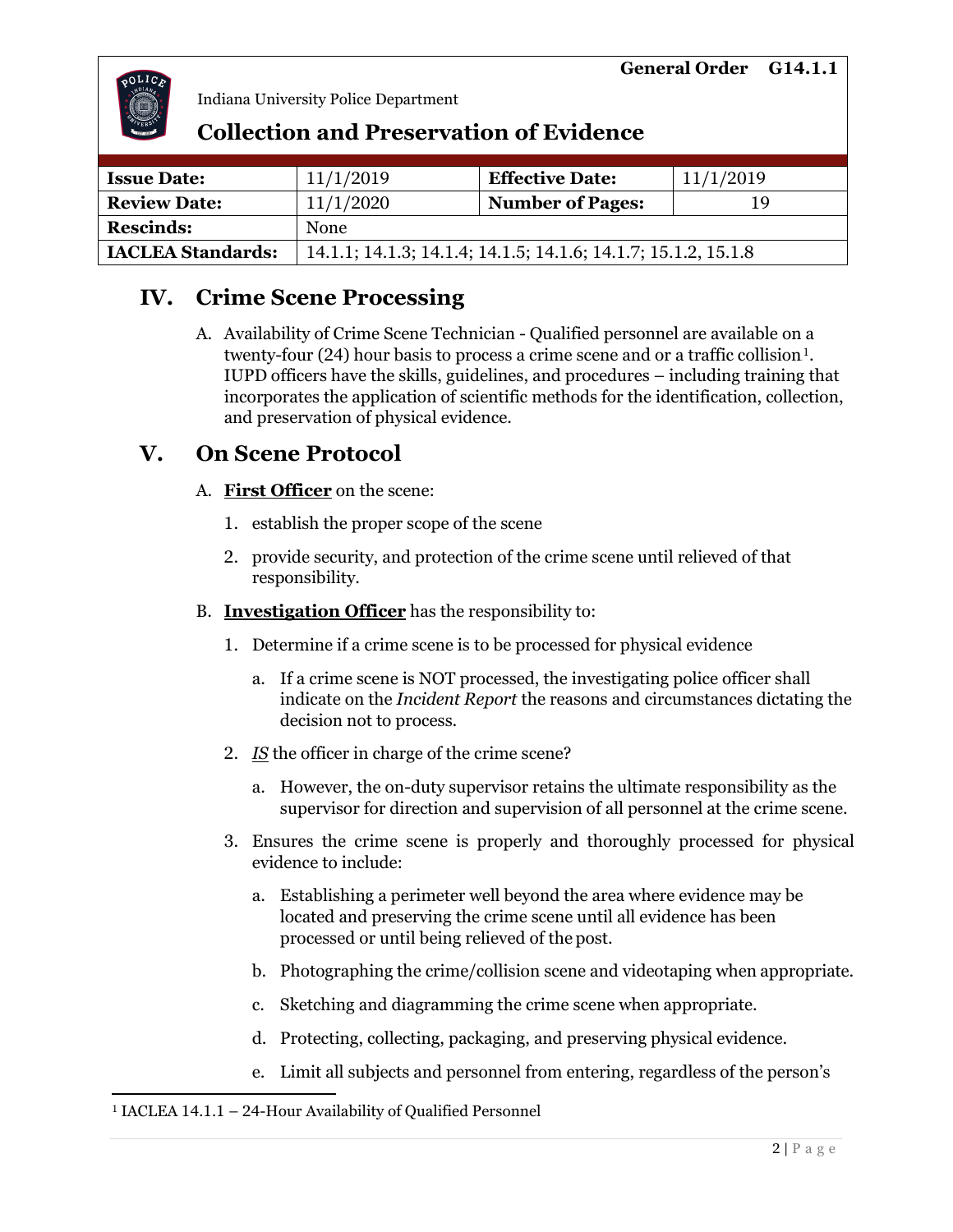

### **Collection and Preservation of Evidence**

| <b>Issue Date:</b>       | 11/1/2019                                                      | <b>Effective Date:</b>  | 11/1/2019 |
|--------------------------|----------------------------------------------------------------|-------------------------|-----------|
| <b>Review Date:</b>      | 11/1/2020                                                      | <b>Number of Pages:</b> | 19        |
| <b>Rescinds:</b>         | <b>None</b>                                                    |                         |           |
| <b>IACLEA Standards:</b> | 14.1.1; 14.1.3; 14.1.4; 14.1.5; 14.1.6; 14.1.7; 15.1.2, 15.1.8 |                         |           |

position or rank.

- i. If any individual insists on the need to enter the crime scene area, the officer securing the crime scene will:
	- 1) Document the person's name, time of entry and exit.
	- 2) and reason stated for entry on the *Crime Scene Personnel Log*.
	- 3) The individual will be required to initial the log.
- f. Ensure chain of custody for all evidence transferred in the field.

#### C. **On-Duty Supervisor:**

- 1. along with the investigating officer, shall coordinate their efforts to see that all aspects of the investigation are addressed.
- 2. Once a crime scene is established, only those personnel with a legitimate investigative need are to be allowed to enter the crime scene.
- 3. Has the discretion to summon a Crime Scene Technician.
- 4. will contact the On-Call Criminal Investigations Supervisor who will have the Crime Scene Technician report to the scene.
- D. **Crime Scene Technician** is responsible for:
	- 1. advising and assisting the investigating officer in the complete and thorough processing of the crime scene.
- E. **Other IUPD personnel and/or other agency personnel** shall aid the investigating officer to include:
	- a. Scene security.
	- b. Media relations.
	- c. Crowd control.
	- d. Other duties as directed.

# **VI. Collecting Known Samples for Comparison<sup>2</sup>**

<sup>2</sup> IACLEA 14.1.2 – Procedures – Collecting / Preserving Evidence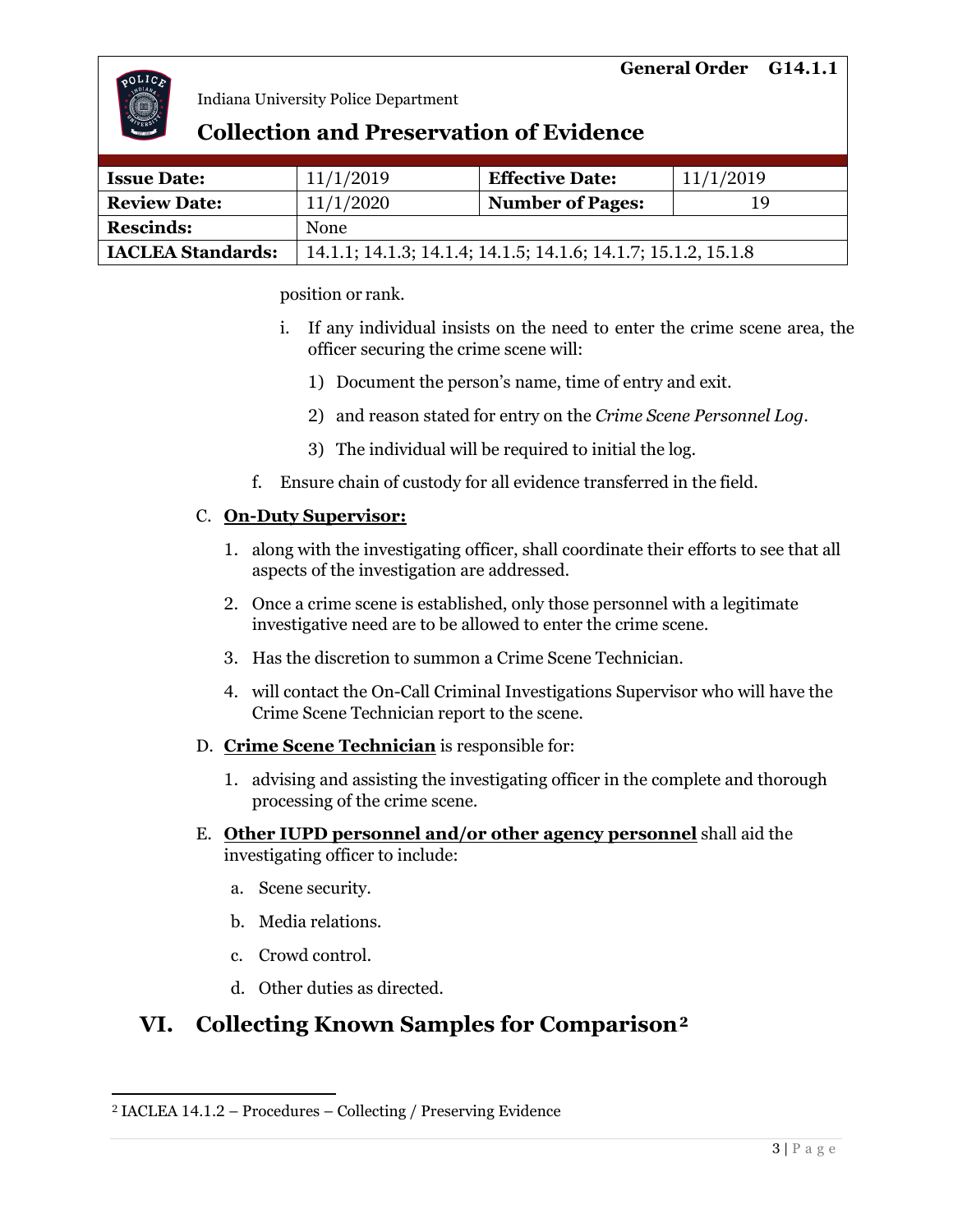

### **Collection and Preservation of Evidence**

| <b>Issue Date:</b>       | 11/1/2019                                                      | <b>Effective Date:</b>  | 11/1/2019 |
|--------------------------|----------------------------------------------------------------|-------------------------|-----------|
| <b>Review Date:</b>      | 11/1/2020                                                      | <b>Number of Pages:</b> | 19        |
| <b>Rescinds:</b>         | <b>None</b>                                                    |                         |           |
| <b>IACLEA Standards:</b> | 14.1.1; 14.1.3; 14.1.4; 14.1.5; 14.1.6; 14.1.7; 15.1.2, 15.1.8 |                         |           |

- A. Known samples are samples that represent the source of suspect evidence.
- B. Crime Scene Technicians and crime laboratory analysts need known samples to compare suspect evidence with evidence found on questioned items.
- C. Investigating police officers may obtain known samples as directed by a court order, prosecutor's office, or investigations.

### **VII. Processing Evidence**

- A. Items processed for evidence in the field may be released to the owner if they are determined not to be of evidentiary value.
- B. Items left at the scene by the suspect shall be seized as evidence if they are determined to be of evidentiary value.
- C. Items determined to be of potential evidentiary value, but not processed in the field, shall be collected and properly packaged so as to preserve the evidentiary value, prevent contamination, and ensure a complete and adequate sample of items with evidentiary value are obtained. Items collected for processing by a crime lab shall be collected and packaged in accordance with guidelines established by the receiving lab.
- D. Safety considerations for the collection of bio-hazardous material are contained in the *Indiana University Police Department Exposure Control Plan*.

# **VIII. Collection<sup>3</sup>, Preservation & Processing of Evidence**

- 1. Collection of physical evidence shall be accomplished in accordance with related *Indiana State Statutes.* Procedural guidelines for collecting evidence include:
	- 1. **Evidence shall be collected** with gloved hands. Evidence shall be documented as follows:
		- a. Items shall be collected and packaged in accordance with guidelines established by the receiving lab.
		- b. Photographed / videotaped *(See section below VII. Photography and Video.)*
		- c. Fingerprints collected, as appropriate.

<sup>3</sup> IACLEA 14.1.2 – Procedures – Collecting / Preserving Evidence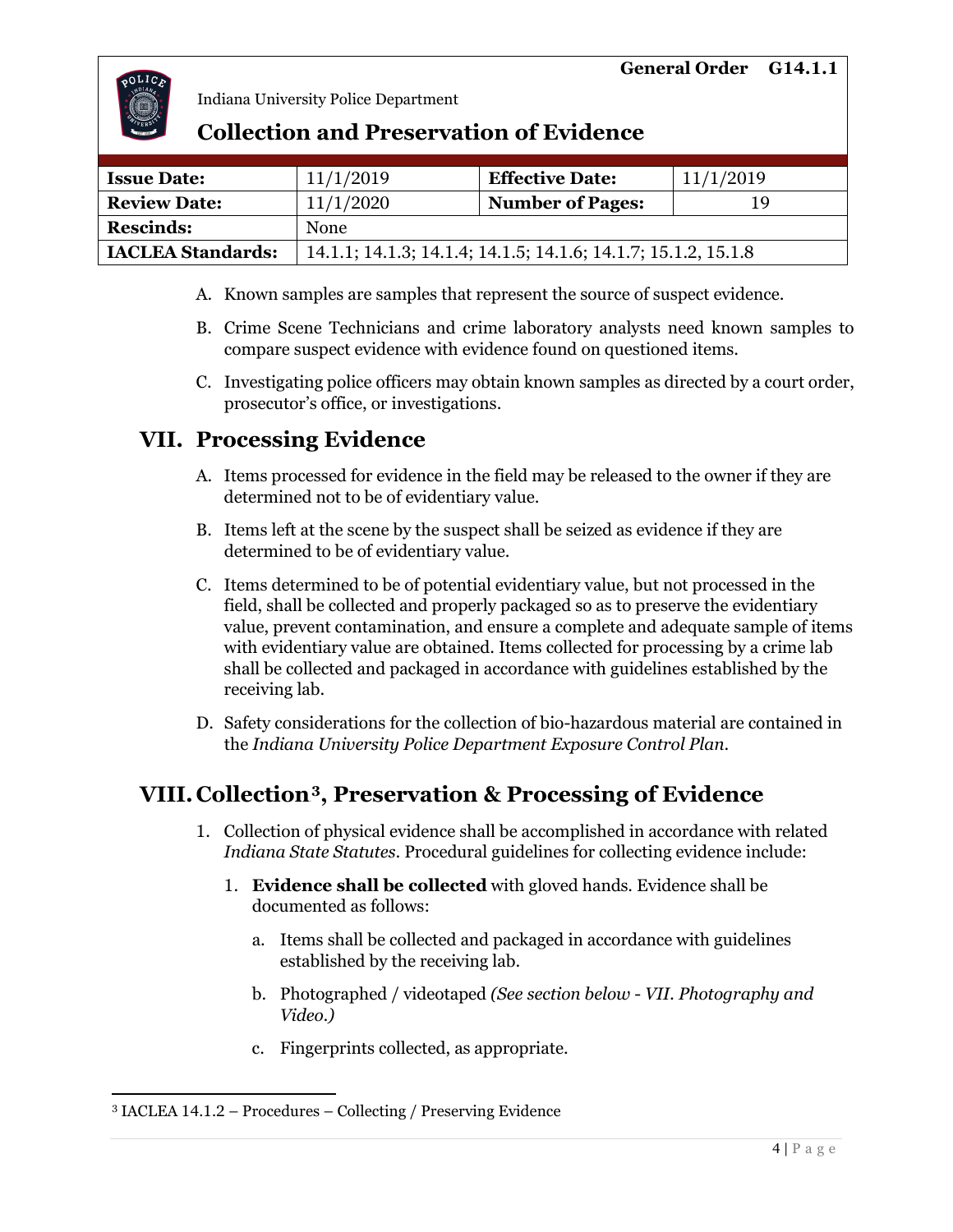

### **Collection and Preservation of Evidence**

| <b>Issue Date:</b>       | 11/1/2019                                                      | <b>Effective Date:</b>  | 11/1/2019 |
|--------------------------|----------------------------------------------------------------|-------------------------|-----------|
| <b>Review Date:</b>      | 11/1/2020                                                      | <b>Number of Pages:</b> | 19        |
| <b>Rescinds:</b>         | <b>None</b>                                                    |                         |           |
| <b>IACLEA Standards:</b> | 14.1.1; 14.1.3; 14.1.4; 14.1.5; 14.1.6; 14.1.7; 15.1.2, 15.1.8 |                         |           |

B. **Packaging of evidence** will be completed in accordance with the established guidelines of the receiving laboratory.

#### C. **Collecting and Packaging Money**

- 1. Seized money shall be counted by the police officer making the seizure, and the total amount verified by a supervisor.
- 2. Money should be listed by denominations in the property section of the case report.
- 3. Money shall be packaged and sealed using the appropriate evidence label in an appropriate container and shall itemize the denominations and document the total amount of money.
	- a. Once sealed, the package should be signed and dated by two departmental personnel to indicate verification. All money shall be packaged according to standards.
- 4. For all counterfeit money, the serial number must be recorded on both the property section of the case report as well as the property envelope.
- 5. Currency that contains additional evidentiary value may be held within the Division's secured evidence storage.

#### D. **Syringes, Sharps, and other Biohazards**

1. Safety considerations and instructions for handling syringes, sharps, and other bio-hazardous material are contained in the *Indiana University Police Department Exposure Control Plan.*

#### E. **Collection of Sexual Assault Kits**

1. Completed sexual assault kits will be processed in accordance with the established guidelines set forth by the Division's County Prosecutor's Office.

#### F**. DNA Evidence**

1. Because extremely small samples of DNA can be used as evidence greater attention to the meticulous collection and preservation of DNA evidence is necessary. Potential contamination or secondary transfer of DNA can affect DNA evidence during the collection, packaging, and transportation of the evidence to the property and evidence custodian or the laboratory, and during evidence analysis and storage.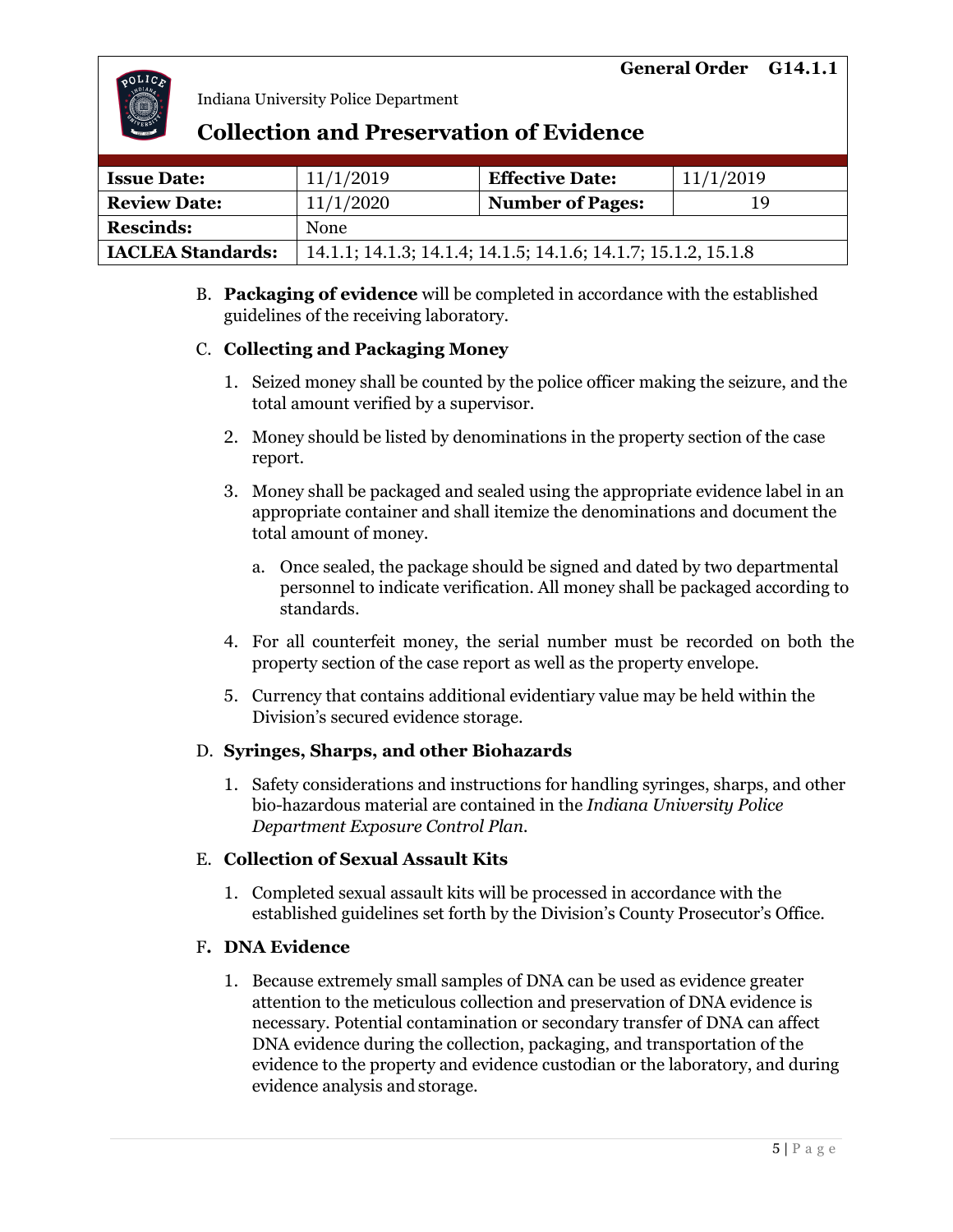

# **Collection and Preservation of Evidence**

| <b>Issue Date:</b>       | 11/1/2019                                                      | <b>Effective Date:</b>  | 11/1/2019 |
|--------------------------|----------------------------------------------------------------|-------------------------|-----------|
| <b>Review Date:</b>      | 11/1/2020                                                      | <b>Number of Pages:</b> | 19        |
| <b>Rescinds:</b>         | <b>None</b>                                                    |                         |           |
| <b>IACLEA Standards:</b> | 14.1.1; 14.1.3; 14.1.4; 14.1.5; 14.1.6; 14.1.7; 15.1.2, 15.1.8 |                         |           |

### 2. **DNA Training**

- a. All designated personnel will receive special training that includes the best practices for the identification, preservation, and collection of DNA evidence along with packaging of DNA for submission to an accredited laboratory.
- b. Periodic training will be provided to patrol officers and investigations personnel on the identification, preservation, collection, and packaging requirement for DNA submissions. This training will take place as new information is developed or when determined necessary by appropriate administration.

#### 3. **Collection, Storage and Transportation of DNA Evidence**

- a. To reduce the risk of contamination or destruction, a sequence of evidence collection is suggested.
	- i. Trace evidence, hair, fibers, and biological fluids should be collected first.
	- ii. Then the collection of visible fingerprint or footwear patterns, tool marks, and finally, evidence that requires powder or chemical enhancement.
	- iii. Ultimately, the decision on what processing steps are needed in the crime scene is left to the judgment of Crime Scene Technician.
- b. Do not use plastic bags or staples in packaging DNA evidence.
- c. When transporting DNA evidence to the laboratory, it shall be kept dry and at roomtemperature.

### 4. **Submission of DNA evidence to Accredited Laboratories**

- a. Requests for DNA analysis may be submitted, along with the evidence, under the guidelines of the receiving laboratory.
- b.  $\,$  All evidence delivered to the forensic laboratory will be properly receipted $^{4}$ by having the official accepting custody complete the proper chain of custody form.

<sup>4</sup> IACLEA 15.1.2 – Receipt of Property/Evidence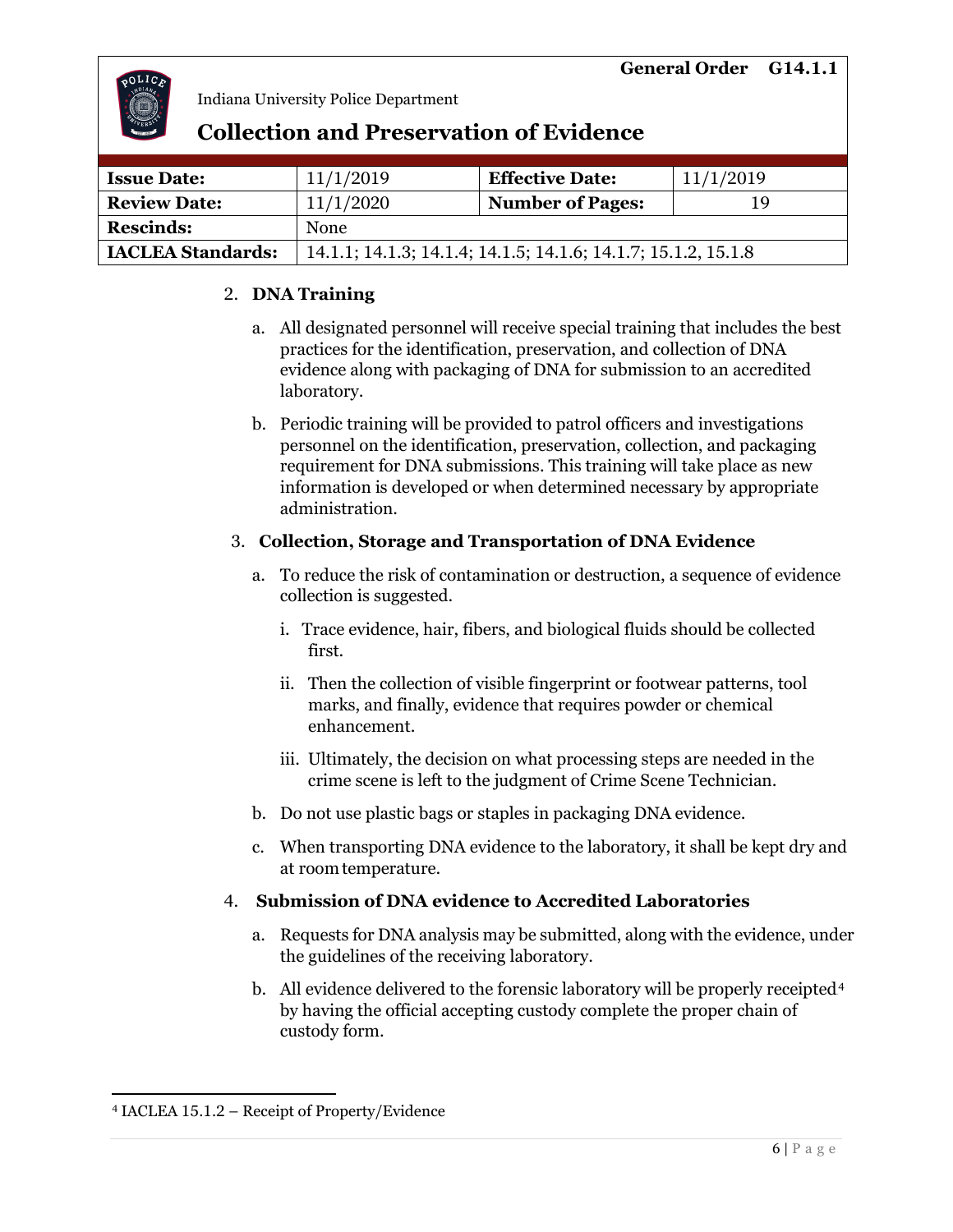

### **Collection and Preservation of Evidence**

| <b>Issue Date:</b>       | 11/1/2019                                                      | <b>Effective Date:</b>  | 11/1/2019 |
|--------------------------|----------------------------------------------------------------|-------------------------|-----------|
| <b>Review Date:</b>      | 11/1/2020                                                      | <b>Number of Pages:</b> | 19        |
| <b>Rescinds:</b>         | None                                                           |                         |           |
| <b>IACLEA Standards:</b> | 14.1.1; 14.1.3; 14.1.4; 14.1.5; 14.1.6; 14.1.7; 15.1.2, 15.1.8 |                         |           |

c. When evidence is released from the Forensic Laboratory, the Property/Evidence Custodian, or appropriate investigating officer, that receives custody of the evidence will maintain the chain of custody.

#### **G. Other Types of Evidence, including Electronic Storage Devices**

Types of evidence not discussed in this procedure shall be collected in accordance with guidelines established by the local prosecutor and the crime scene lab selected to receive the evidence.

#### **H. Processing Recovered Stolen Vehicles**

- 1. All vehicles reported stolen to and recovered by the IUPD shall be thoroughly processed for physical evidence unless extenuating circum-stances prevent the examination. The investigating police officer may request assistance and advice from a Crime Scene Technician in processing recovered stolen vehicles.
	- a. An IUPD Officer shall conduct an appropriate preliminary or supplemental investigation for all stolen vehicles recovered by the IUPD.
	- b. The investigating police officer shall ensure that the reporting agency, if other than the IUPD, is immediately notified of the recovery.
	- c. The investigating police officer shall see that the owner of the vehicle or other appropriate person is notified of the recovery and informed of circumstances regarding the release of the vehicle from police custody.
- 2. When a vehicle which was stolen outside the jurisdiction of the IU Police Department, is recovered by IUPD:
	- a. The vehicle will be processed for physical evidence by IUPD personnel if circumstances indicate that the vehicle was involved in other criminal offenses that occurred at IU.
	- b. The vehicle will be processed by IUPD personnel if so, requested by the reporting agency.
	- c. The vehicle will remain in police custody at the scene or towed and stored at a secured storage facility if reporting agency personnel intends to process the vehicle or otherwise take custody of thevehicle.
- 3. When a vehicle reported stolen from the jurisdiction of the IU Police Department is recovered in another jurisdiction:
	- a. The agency recovering the vehicle should be requested to process the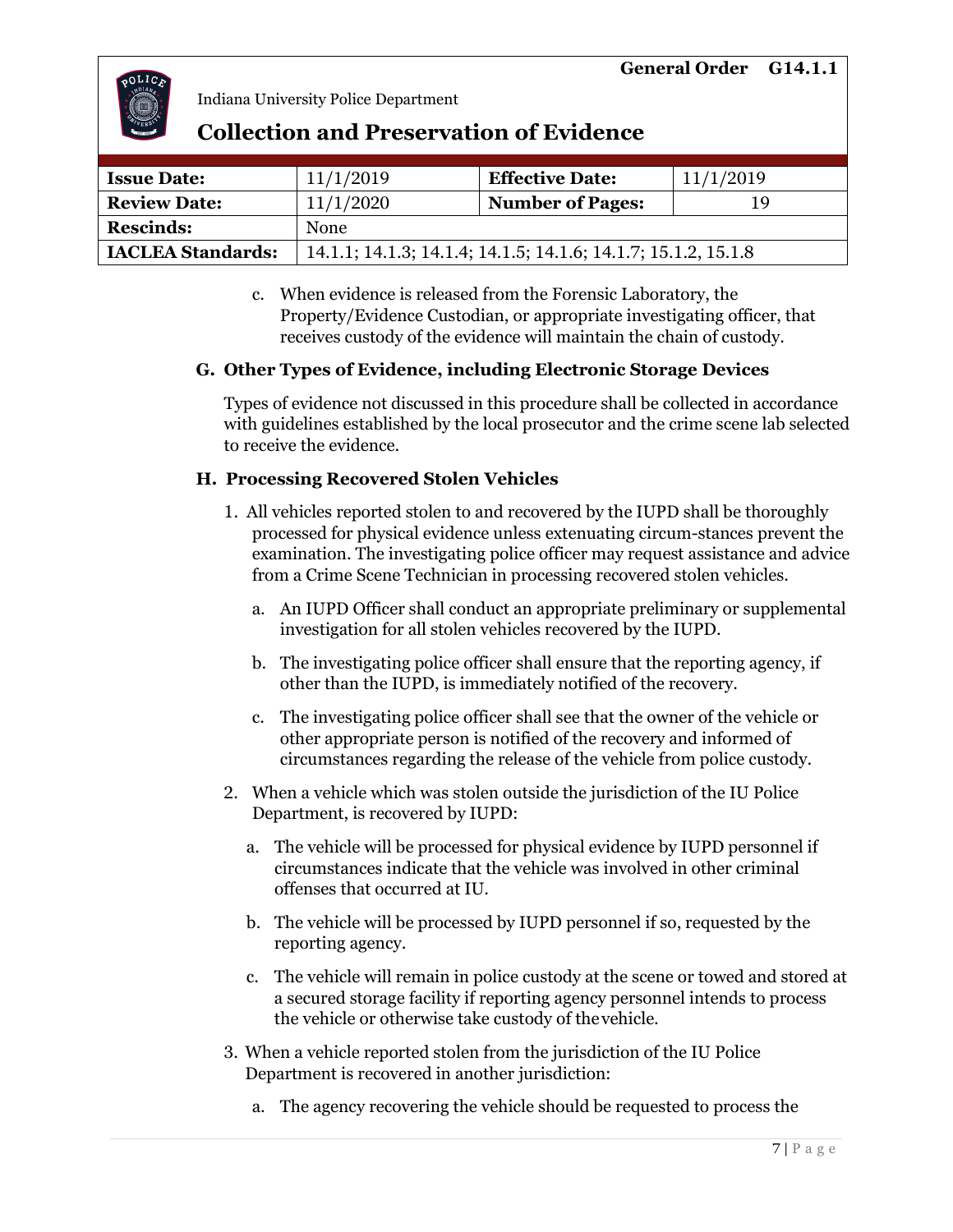

### **Collection and Preservation of Evidence**

| <b>Issue Date:</b>       | 11/1/2019                                                      | <b>Effective Date:</b>  | 11/1/2019 |
|--------------------------|----------------------------------------------------------------|-------------------------|-----------|
| <b>Review Date:</b>      | 11/1/2020                                                      | <b>Number of Pages:</b> | 19        |
| <b>Rescinds:</b>         | None                                                           |                         |           |
| <b>IACLEA Standards:</b> | 14.1.1; 14.1.3; 14.1.4; 14.1.5; 14.1.6; 14.1.7; 15.1.2, 15.1.8 |                         |           |

vehicle for physical evidence.

- b. Upon receiving notification through the DCI computer of the recovery of a vehicle reported stolen from IU, the Communications Center shall assign an IN police officer to complete a supplement to the original IUPD incident report.
- 4. Recovered stolen vehicles shall be released to the owner or other appropriate person as soon as possible after recovery. A recovered vehicle shall remain in police custody, and the chain of custody shall be maintained, if the recovered stolen vehicle is of evidentiary value<sup>5</sup>.

If the owner or other appropriate person cannot be contacted, and a recovered vehicle is no longer of evidentiary value, the vehicle will be towed and stored as outlined in accordance with the Division's designated towing service.

#### **I. Crime Scene Sketches**

- 1. Sketches and diagrams made pursuant to the collection and preservation of evidence shall include:
	- a. Dimensions.
	- b. Geographical relationship of the crime scene.
	- c. Address or other location description of the crime scene.
	- d. Location of significant features of the crime scene.
	- e. Compass orientation of the crime scene.
	- f. Names of persons preparing the sketch or diagram.
	- g. Documentation of physical evidence in its original location prior to the collection of such evidence.
	- h. Other sufficient information so that a final scale drawing may be made later.

#### **J. Sealing, Marking, and Labeling Physical Evidence**

All property collected by IUPD personnel that is of evidentiary value must be submitted to property and evidence to establish and maintain a chain of custody. Property must be packaged, sealed, and labeled according to Division procedures and the *Property & Evidence Packaging Manual*. A chain of custody shall be

<sup>5</sup> IACLEA 15.1.2 – Receipt of Property/Evidence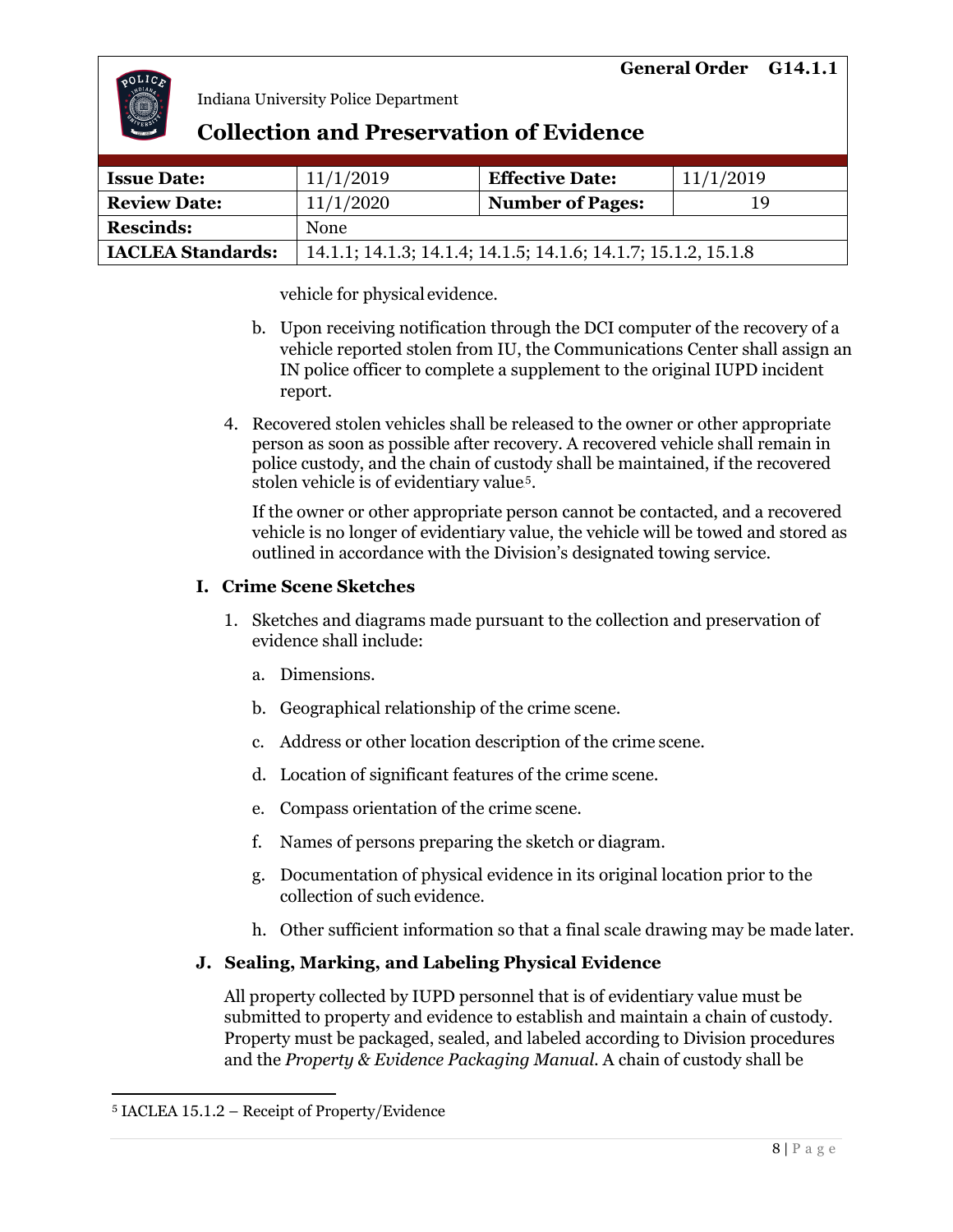

### **Collection and Preservation of Evidence**

| <b>Issue Date:</b>       | 11/1/2019   | <b>Effective Date:</b>                                         | 11/1/2019 |  |
|--------------------------|-------------|----------------------------------------------------------------|-----------|--|
| <b>Review Date:</b>      | 11/1/2020   | <b>Number of Pages:</b>                                        | 19        |  |
| <b>Rescinds:</b>         | <b>None</b> |                                                                |           |  |
| <b>IACLEA Standards:</b> |             | 14.1.1; 14.1.3; 14.1.4; 14.1.5; 14.1.6; 14.1.7; 15.1.2, 15.1.8 |           |  |

established and maintained. Items of physical evidence should not be marked or otherwise defaced or damaged.

#### **K. Special Precautions for Contaminated Evidence**

- 1. *Forensic Services Specialists* routinely receive evidence that has been contaminated by or contains human blood or body fluids. All *Forensic Services Specialists* must be aware of the potential for contracting contagious diseases by improper handling of such materials and must take appropriate steps to avoid infections.
	- a. It is the policy of the IUPD that all evidence which has been contaminated by or which contains human blood or body fluids shall be handled as if it carries a contagious disease and shall be considered contaminated.
	- b. The evidence shall be labeled with the appropriate bio-hazard label. Any evidence which has been carried in any body cavity shall be contaminated evidence.
- 2. All Department personnel submitting evidence to the laboratory shall notify the *Evidence Custodian* whenever contaminated evidence is being submitted for processing. The notification of such contamination must be properly noted in the case report and evidence packaging<sup>6</sup>.
- 3. The potential for accidental sticking by hypodermic needles is significant enough that the danger generally outweighs the possible value of such evidence. Therefore, it is the policy of IUPD *not* to accept hypodermic needles for analysis unless the importance of such evidence can be demonstrated. Approval must be obtained from the *Evidence Custodian* to submit such evidence.
- 4. If IUPD Officers, having hypodermic needles containing liquid, believe that analysis of the liquid is critical to the case, the liquid shall be emptied into a clean vial, then the needle and syringe stored in a 'sharps' container. Either the liquid or the syringe may then be submitted to the state laboratory for analysis.
- 5. It is not possible to define all the potential means of exposure to infectious diseases. All personnel handling contaminated evidence are required to use good judgment and safety practices to ensure their own safety and the safety of other individuals. Additional information on biohazards and safety precautions

<sup>6</sup> IACLEA – 15.1.2 – Receipt of Property/Evidence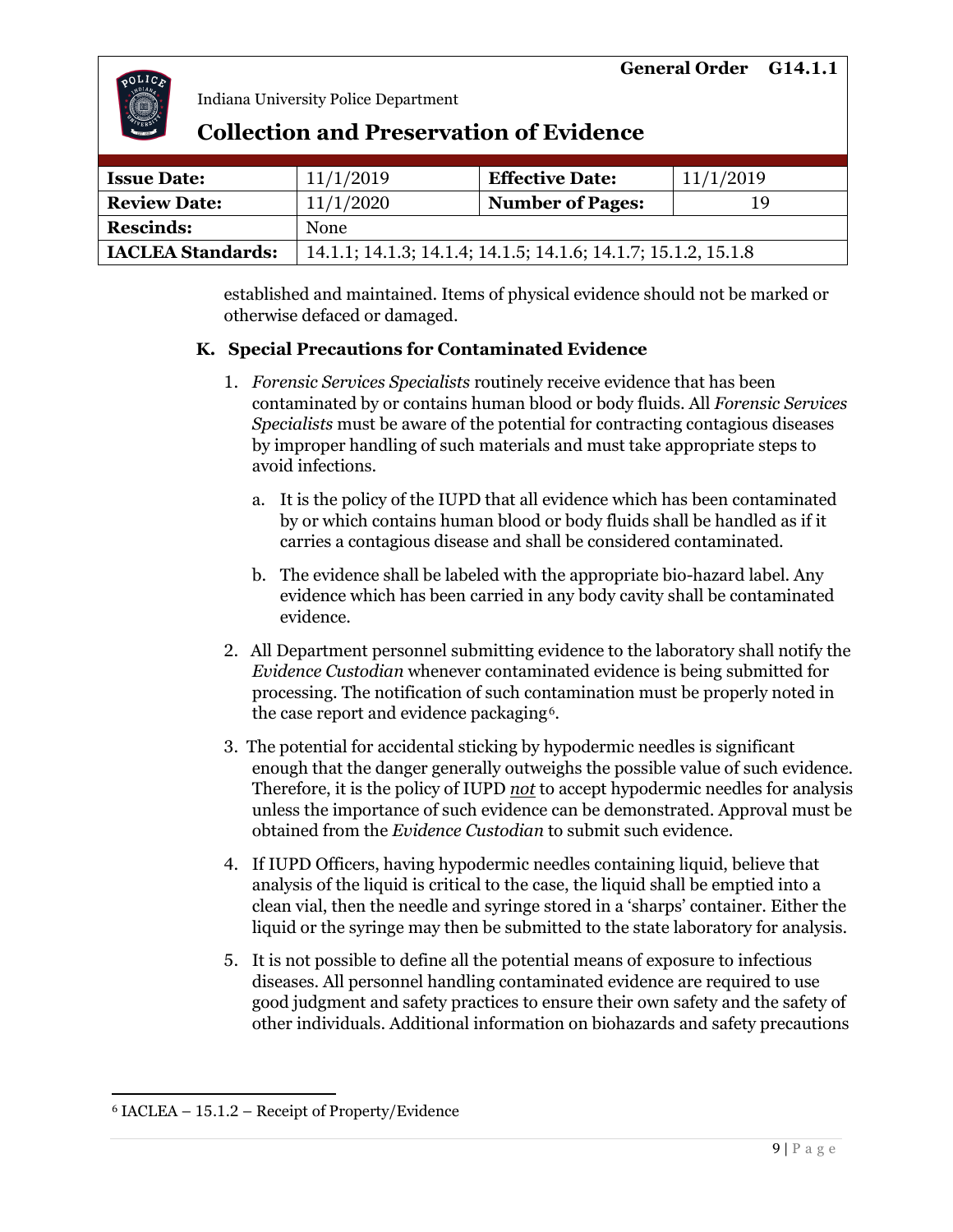

| <b>Issue Date:</b>       | 11/1/2019                                                      | <b>Effective Date:</b>  | 11/1/2019 |
|--------------------------|----------------------------------------------------------------|-------------------------|-----------|
| <b>Review Date:</b>      | 11/1/2020                                                      | <b>Number of Pages:</b> | 19        |
| <b>Rescinds:</b>         | None                                                           |                         |           |
| <b>IACLEA Standards:</b> | 14.1.1; 14.1.3; 14.1.4; 14.1.5; 14.1.6; 14.1.7; 15.1.2, 15.1.8 |                         |           |

### **Collection and Preservation of Evidence**

and procedures can be found in the *Indiana University Police Department Exposure Control Plan.*

6. Police officers should become familiar with the information provided by the *Indiana University Police Department Exposure Control Plan* to further ensure a safe working environment for all concerned.

### **VII. Photography and Videography**.<sup>7</sup>

The IU Police Department recognizes that photographic images are an important component of criminal investigations and prosecution. Images are captured and archived using digital format. Image integrity is maintained to ensure images are admissible in a court of law.

The investigating IUPD Officer is responsible for determining if photographs or video are appropriate to the crime; however, crime scene photos shall be taken at all major crime scenes. Video may be used to supplement photographs but should not replace still photography. All crime scene photographic images shall be stored on a secured university server under the control of the *Evidence Custodian* and shall include descriptive information as outlined in this directive.

#### A. **Crime scene photography shall include:**

- 1. Photographs of the crime scene in its original state.
- 2. When appropriate, photographs of specific items shall be taken with and without a scale placed next to the item.
- 3. Photo Placards should be taken as the first item in the series of photographs.
	- a. Photographs and videos of crime scenes shall include the following information which shall be displayed on a photo placard:
- 4. The date.
- 5. The location of occurrence.
- 6. The case numbers.
- 7. The investigating officer's name and number.
- 8. The name of the officer making photographs or videotapes, if different from the

<sup>7</sup> IACLEA 14.1.3 – Procedures – Photography/ Videotaping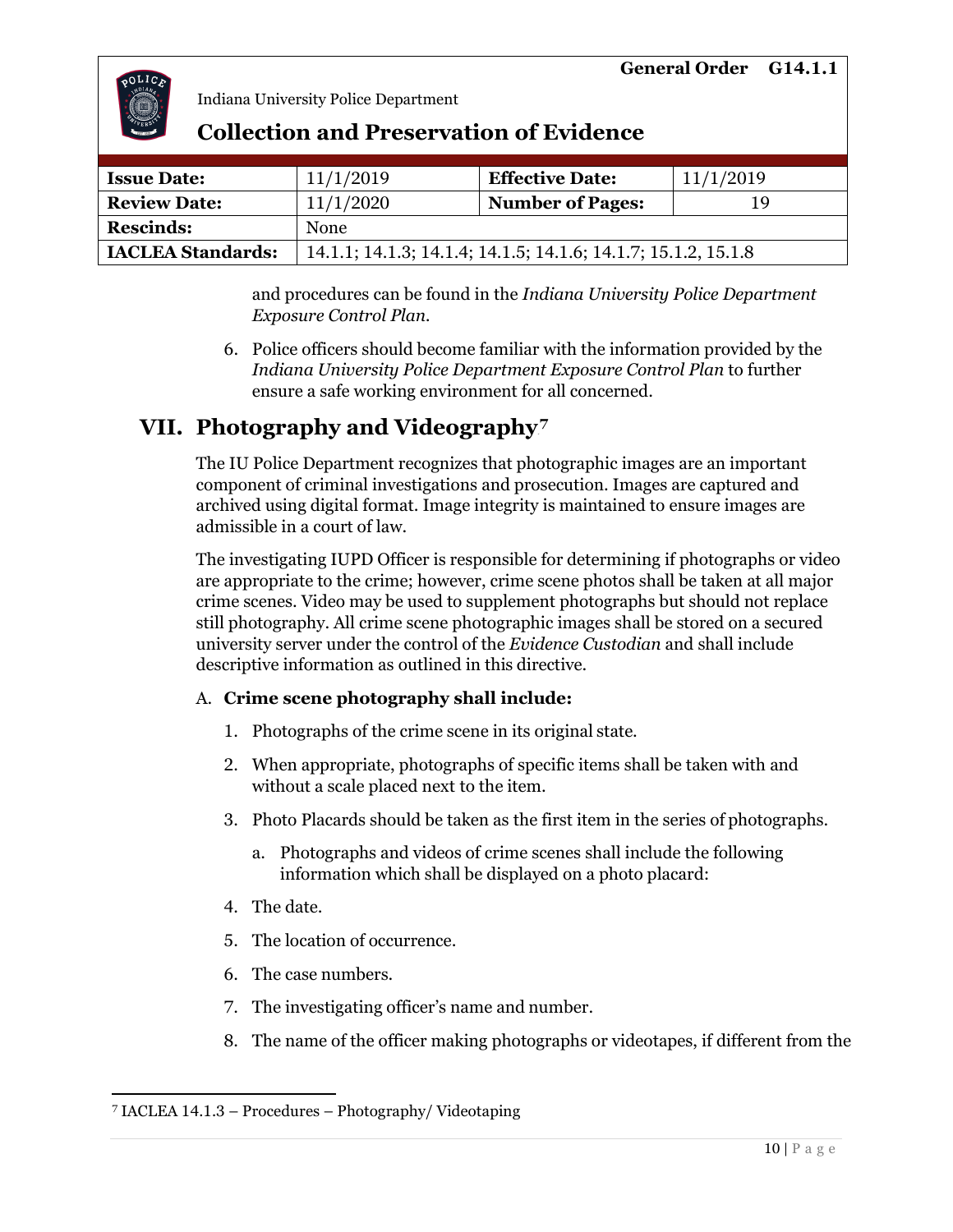

### **Collection and Preservation of Evidence**

| <b>Issue Date:</b>       | 11/1/2019                                                      | <b>Effective Date:</b>  | 11/1/2019 |
|--------------------------|----------------------------------------------------------------|-------------------------|-----------|
| <b>Review Date:</b>      | 11/1/2020                                                      | <b>Number of Pages:</b> | 19        |
| <b>Rescinds:</b>         | None                                                           |                         |           |
| <b>IACLEA Standards:</b> | 14.1.1; 14.1.3; 14.1.4; 14.1.5; 14.1.6; 14.1.7; 15.1.2, 15.1.8 |                         |           |

investigatingofficer.

#### B. **Procedure for Storage, Retrieval and Management of Digital Images and Recordings**

- 1. The IUPD recognizes the following definitions as they pertain to digital image capture, storage, and retrieval.
	- a. **Archival storage media:** Storage media well suited to long-term storage of archival images.
	- b. **Archive Image:** Either the primary or the original image stored on media intended for long-term storage.
	- c. **Capture:** The process of recording an image.
	- d. **Compression:** The process of reducing the size of a data file.
	- e. **Digital Image:** An image that is stored in numerical form.
	- f. **Digital Image File:** A record that includes image data and related data objects.
	- g. **File Format:** The structure by which the data is organized in a file. (i.e. .jpg, .TIF).
	- h. **Image Enhancement:** Any process intended to improve the visual appearance of animage.
	- i. **Image Output:** The means by which an image is presented for examination orobservation.
	- j. **Image Processing:** Any activity that transforms an input image into an outputimage.

Note: Image processing does not mean the original stored image is overwritten during the process. Forensic image processing is performed on a copy, or working image, of the original image.

- k. **Image Processing Log:** A record of the steps used in the processing of an image (i.e. cropping, contrast adjustments, color balance).
- l. **Image Restoration:** A process applied to an image that has been degraded by known causes, such as defocus or motion blur, so the effect of the degradation is partially or totally removed.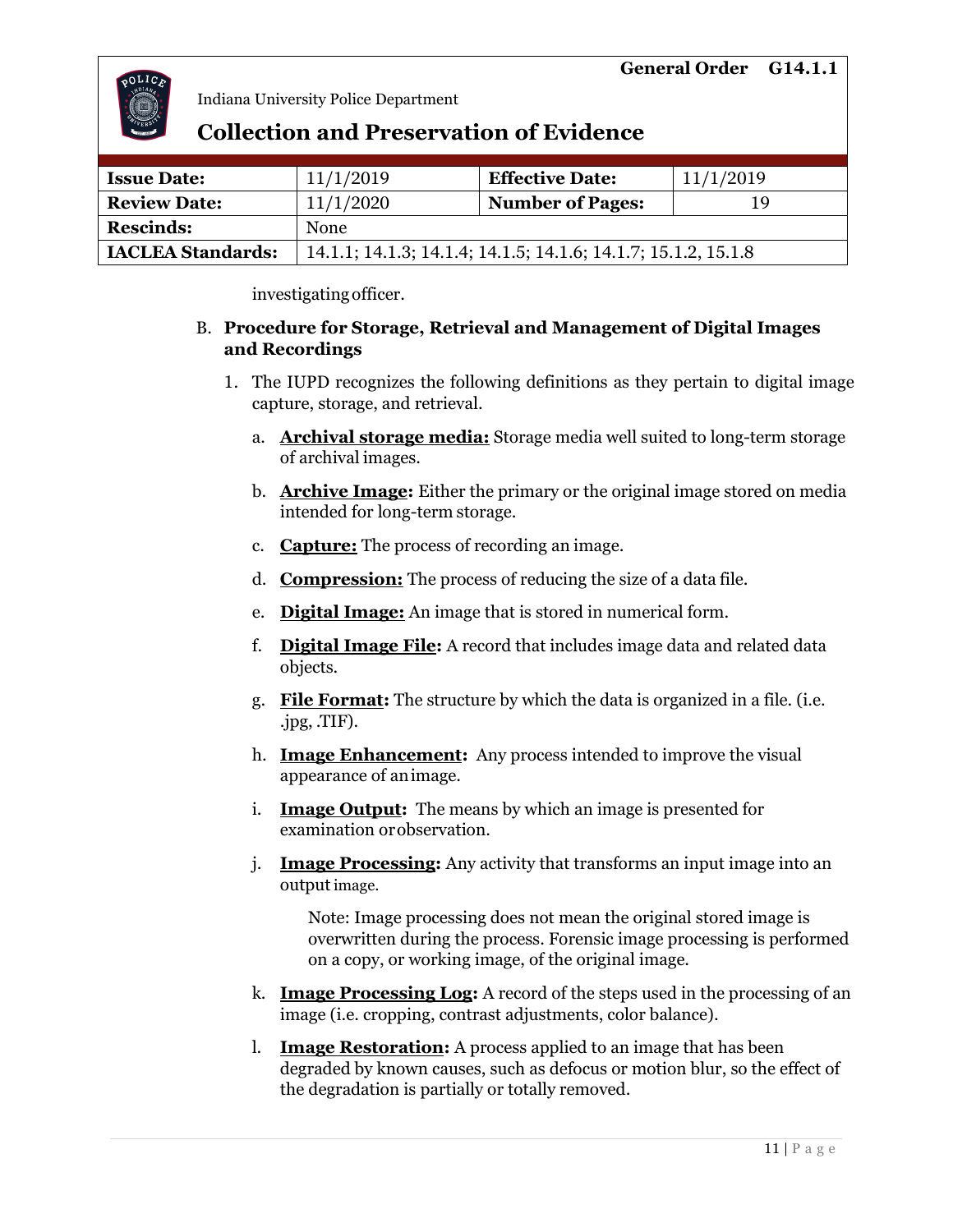

### **Collection and Preservation of Evidence**

| <b>Issue Date:</b>       | 11/1/2019                                                      | <b>Effective Date:</b>  | 11/1/2019 |
|--------------------------|----------------------------------------------------------------|-------------------------|-----------|
| <b>Review Date:</b>      | 11/1/2020                                                      | <b>Number of Pages:</b> | 19        |
| <b>Rescinds:</b>         | None                                                           |                         |           |
| <b>IACLEA Standards:</b> | 14.1.1; 14.1.3; 14.1.4; 14.1.5; 14.1.6; 14.1.7; 15.1.2, 15.1.8 |                         |           |

- m. **Master CD-R/ DVD-R:** A writable compact disk containing copies of digital images transferred, from the digital darkroom for each officer. The master DIGITAL STORAGE DEVICE may contain images from one or more case investigations.
- n. **Native File Format:** The file format of the primary image.
- o. **Original Image:** An accurate and complete replica of the primary image, irrespective of media. For film and analog video, the primary image is the original image.
- p. **Primary Image:** Refers to the first instance in which an image is recorded onto any media that is a separate, identifiable object or objects.
- q. **Processed Image:** An output image (see *Image Processing*).
- r. **Removable Storage Media:** Storage media that is capable of being removed (and replaced) from the camera or other digital device. (i.e. Smart media card, Flash card, memory stick).
- s. **Reproducibility:** The extent to which a process yields the same results on repeated trials.
- t. **Security:** The extent to which the evidence has been preserved and safeguarded.
- u. **Storage:** The act of preserving an image.
- v. **Storage Media:** Any object on which an image is preserved. (i.e. DIGITAL STORAGE DEVICE, digital evidence computer).
- w. **Working Image:** Any image subjected to processing.

#### C. **Image Storage Location**

1. Captured digital images of crime scenes or those having evidentiary value shall be uploaded into a secured university server under the control of the Evidence Custodian.

#### D. **Image Capture**

1. Photographs will be taken when an officer believes that visual documentation will assist to further the investigation or prosecution of any criminal act. The photographs should be of high quality and accurately represent a person's injuries or crime scene conditions as they appeared at the time it was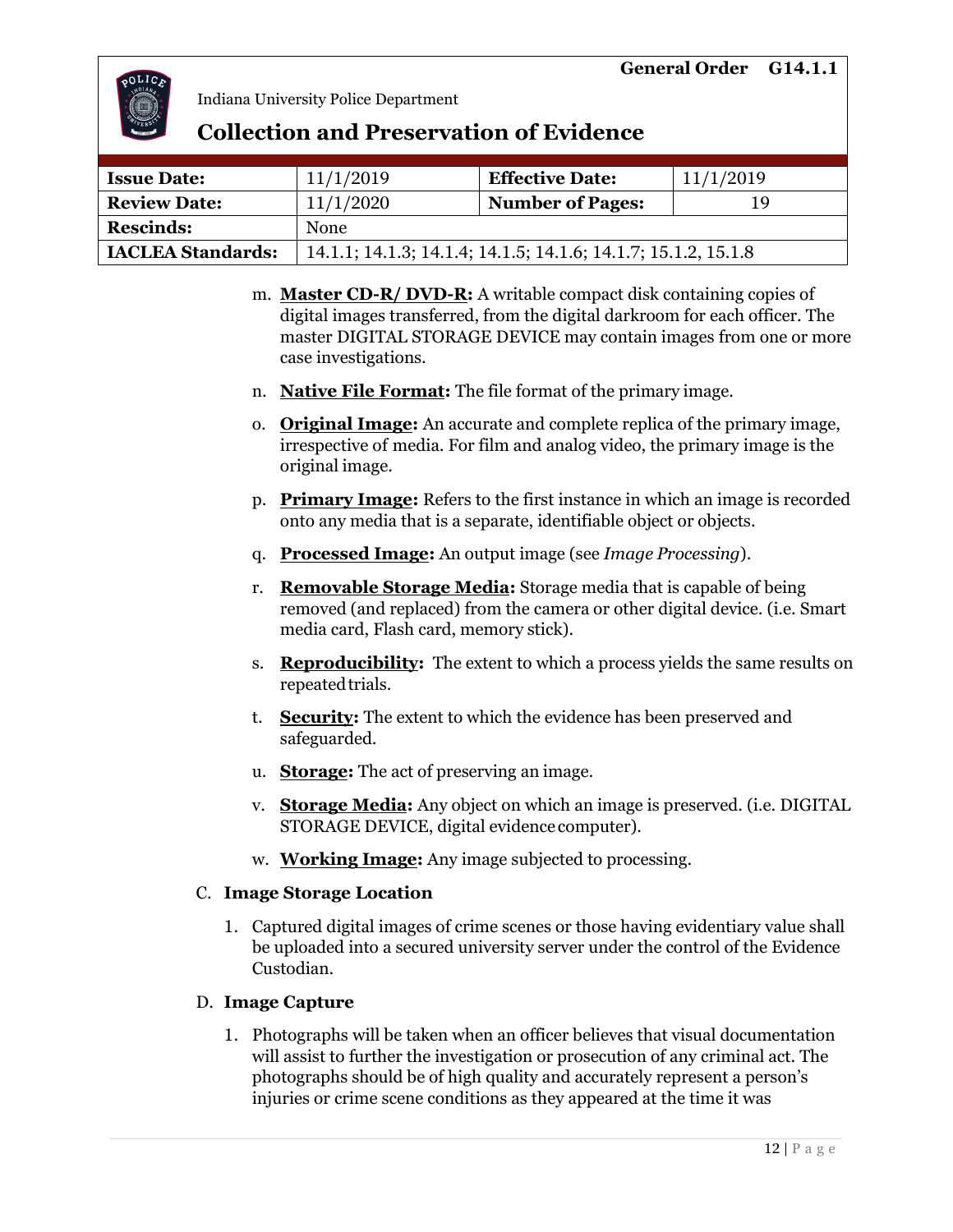

| <b>Issue Date:</b>       | 11/1/2019                                                      | <b>Effective Date:</b>  | 11/1/2019 |  |
|--------------------------|----------------------------------------------------------------|-------------------------|-----------|--|
| <b>Review Date:</b>      | 11/1/2020                                                      | <b>Number of Pages:</b> | 19        |  |
| <b>Rescinds:</b>         | None                                                           |                         |           |  |
| <b>IACLEA Standards:</b> | 14.1.1; 14.1.3; 14.1.4; 14.1.5; 14.1.6; 14.1.7; 15.1.2, 15.1.8 |                         |           |  |
|                          |                                                                |                         |           |  |

**Collection and Preservation of Evidence**

photographed.

- 2. If a digital camera is used to capture images, the file format and compression ratio is necessary to ensure high quality when viewed or printed. Use the highest setting possible on the camera.
- 3. The storage media containing images captured will be submitted to the Evidence Custodian for transferring to the secured server for storage. Storage media shall be packaged as specified in the Department's *Evidence Packaging Manual* and submitted to a Department evidence locker.
- 4. Photographs are captured and stored as primary images on the removable storage media. The images shall not be opened or viewed with a device that enables editing of digital images. The officer shall review the images on the camera's internal viewing screen to ensure proper exposure and composition. Officers shall not delete any images from the removable storage media until all images are transferred to archival storage. These images must be recorded in an unaltered form as soon as possible. Captured images will be submitted for upload in a timely manner. The Evidence Custodian will download the images into the University secure server.

#### E. **Image Transfer and Archiving**

- 1. A record is kept of the following information:
	- a. The specific case numbers.
	- b. The date and time that the digital image file was transferred.
	- c. The operator's name.
	- d. The investigating officer's name.
	- e. The on-scene ID officer's name.
- 2. All digital image files transferred from one media to another and all image enhancement and output for court purposes are done by the Evidence Custodian.
- 3. The secure server has limited access and that access is password protected. In the event of a failure of a secure server, the Evidence Custodian will establish temporary procedures for the storage and security of photographic images.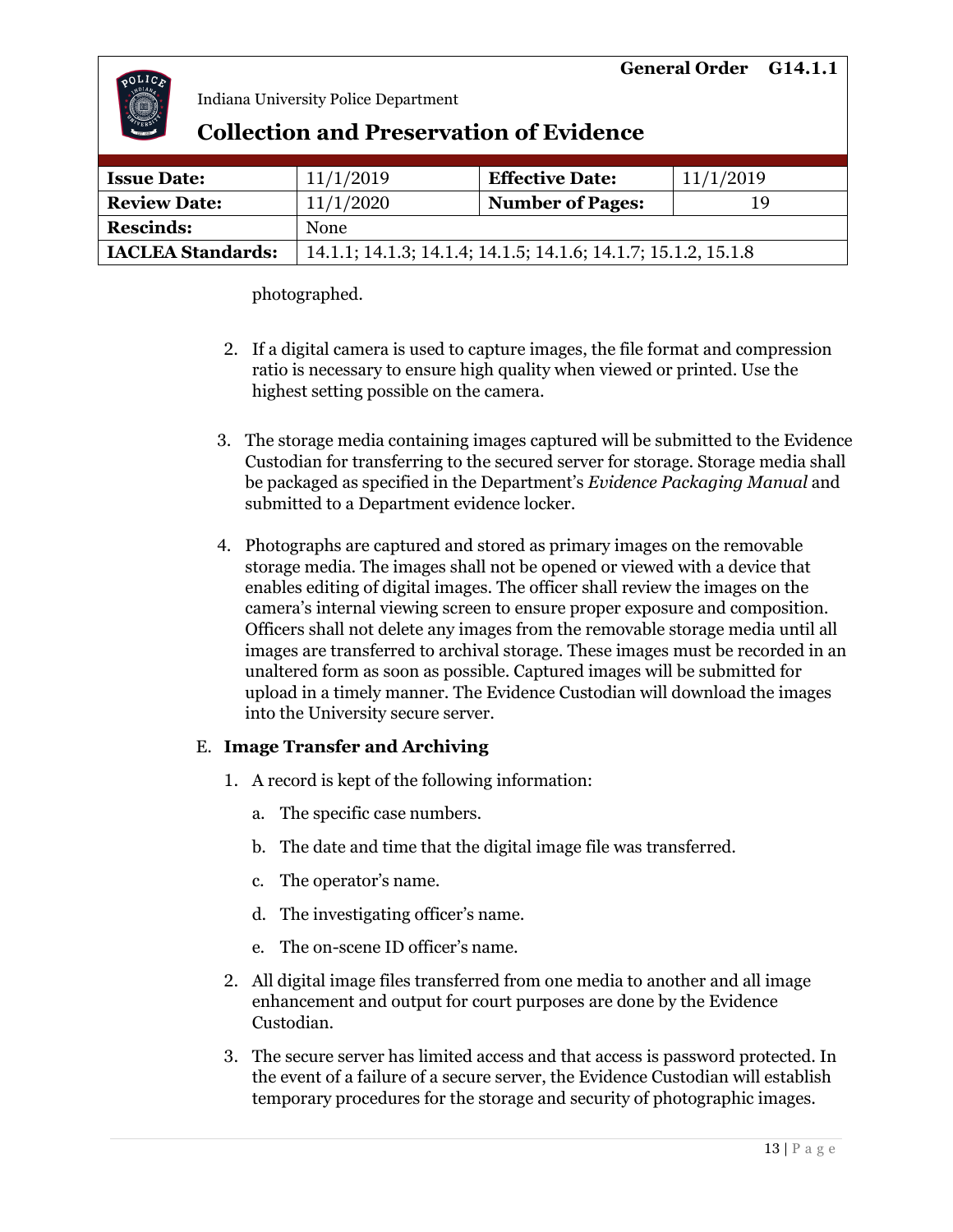

## **Collection and Preservation of Evidence**

| <b>Issue Date:</b>       | 11/1/2019                                                      | <b>Effective Date:</b>  | 11/1/2019 |
|--------------------------|----------------------------------------------------------------|-------------------------|-----------|
| <b>Review Date:</b>      | 11/1/2020                                                      | <b>Number of Pages:</b> | 19        |
| <b>Rescinds:</b>         | None                                                           |                         |           |
| <b>IACLEA Standards:</b> | 14.1.1; 14.1.3; 14.1.4; 14.1.5; 14.1.6; 14.1.7; 15.1.2, 15.1.8 |                         |           |

#### **G. Image Processing**

- 1. If an officer, or supervisor, requests copies of images, an email will be sent to the department's *Evidence Custodian*. There will be a chain of custody maintained for any images released by the department. Additionally, images may be copied onto an appropriate digital media storage device.
- 2. A printed image is a true and accurate representation of the incident or scene. Techniques, such as cropping, contrast adjustments, dodging and/or burning, unsharpened/mask, and color balance are acceptable enhancements, and are synonymous with existing darkroom techniques. Specific digital technique, including resizing (with or without interpolation), may be utilized to improve image quality and accommodate the processing image's printed size.
	- a. Every enhancement performed on the working image (copy of original) must be saved and recorded on a digital media storage device as a separate photograph from the original image. Each new image file will be assigned a new file name and time stamp.
	- b. For introduction in a court of law, each image has documentation regarding any changes made from the original digital image file. The image-processing log is specific enough to allow an independent operator to produce a similar output if provided a copy of the original digital image file and imageprocessing log. Each entry into the log must include date, time, operator, and brief description of the action taken in order to complete the trail from original to final photograph.

# **IX. Submission of Copies to Count Prosecutor's Office**

When the images for a case are recorded onto the University secured server, upon receiving a request for digital evidence, the Evidence Custodian will copy the case images onto an appropriate digital storage device. The digital storage device is for Department personnel to submit to the County Prosecutor's Office. The chain of custody shall be maintained on all digital media released to the Prosecutor's Office.

- A. IU External Camera System IU has external video cameras that are placed throughout various locations in the University. IUPD will adhere to IU Policy PS-02 *Video and Electronic Surveillance* regarding the release of any surveillance footage captured by that system.
- B. Departmental Camera Systems For Divisions which utilize in-car camera system as part of the daily operation of the Division, the Division's Evidence Custodian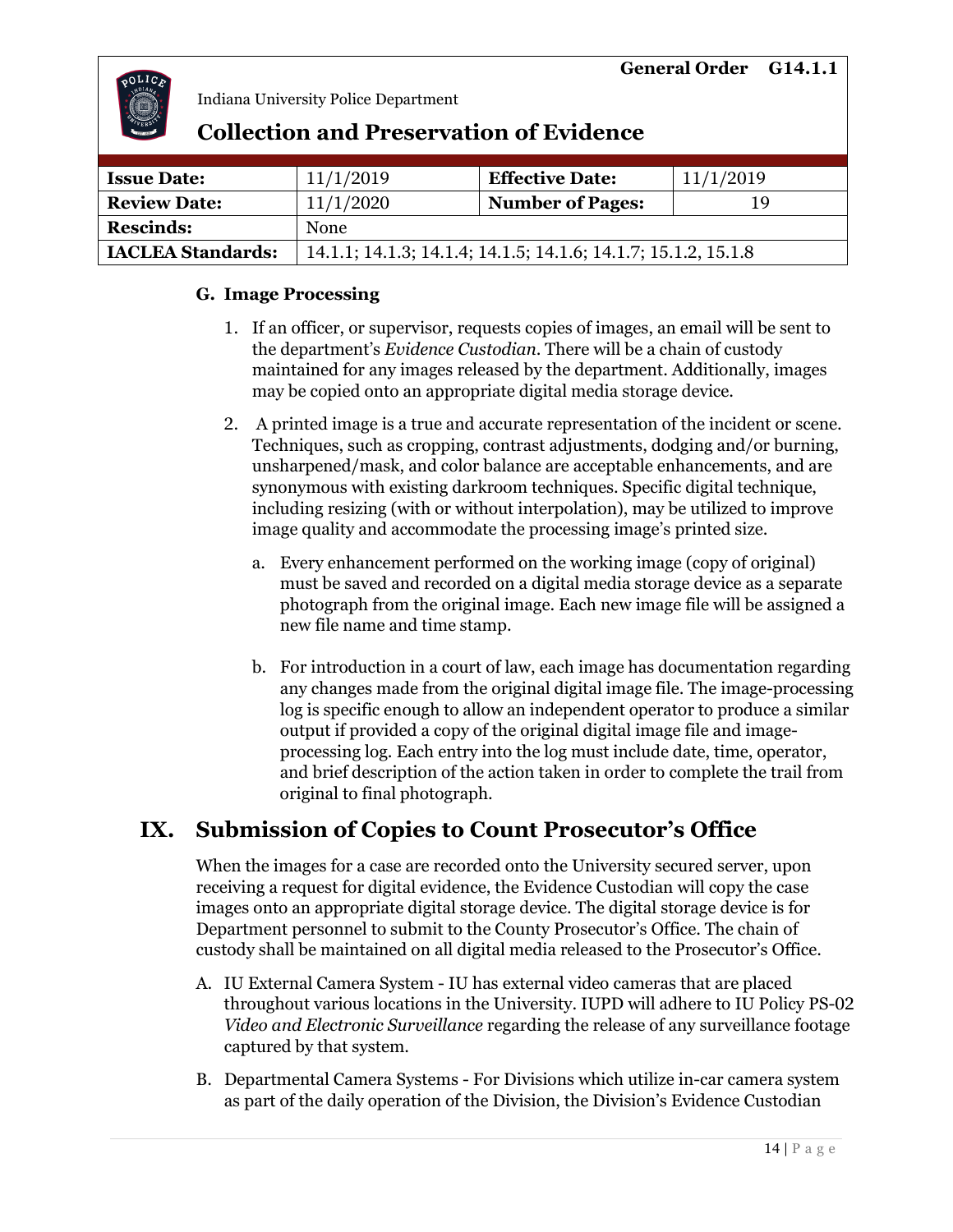

| <b>Collection and Preservation of Evidence</b> |  |
|------------------------------------------------|--|
|------------------------------------------------|--|

| <b>Issue Date:</b>       | 11/1/2019                                                      | <b>Effective Date:</b>  | 11/1/2019 |
|--------------------------|----------------------------------------------------------------|-------------------------|-----------|
| <b>Review Date:</b>      | 11/1/2020                                                      | <b>Number of Pages:</b> | 19        |
| <b>Rescinds:</b>         | <b>None</b>                                                    |                         |           |
| <b>IACLEA Standards:</b> | 14.1.1; 14.1.3; 14.1.4; 14.1.5; 14.1.6; 14.1.7; 15.1.2, 15.1.8 |                         |           |

maintains a data storage system for all videos recorded during an officer's tour of duty. Any outside requests for video data from either of these camera systems is subject to compliance with the State of Indiana's rules of evidence regarding release.

### **X.** Collection and Preservation of Fingerprints as Evidence<sup>8</sup>

#### A. **Collection of Prints** –

- 1. Latent fingerprints shall be collected to preserve their evidentiary value, prevent contamination, and ensure a complete and adequate sample is obtained.
	- a. Latent fingerprints shall be developed and lifted according to established training as detailed in the *Division Evidence and Packaging Collection Manual.* Training shall include fingerprint pattern recognition and printing procedures relative to patterns, proper rolling, plain impressions, or slaps, dry or wet fingers, and bandaged, missing, or amputees. Training relative to the processing of latent prints shall include types of powders used and addressing potential problems with latent prints.
- 2. Latent impressions developed with fingerprint powder may be photographed when conditions allow. When photographed, a macro-lens and photograph scale shall always be used. If latent prints are lifted, elimination prints shall be obtained. The lifted print shall be placed on a latent fingerprint backer card.
- 3. All fingerprints shall be documented in accordance with the *Division's Evidence Collection and Packaging Manuel*.

# **XI. Seizure of Electronic Media Storage Devices?**

A. The seizure of computer equipment and other devices capable of storing data in an electronic format shall be done in accordance with all statutory requirements related to search and seizure of evidence or contraband and in accordance with all Department policies and procedures regarding the processing of evidence. Division *Evidence Collection and Packaging Manuel* further discusses statutory requirements for search and seizure of evidence or contraband.

<sup>8</sup> IACLEA 14.1.4 – Procedures - Fingerprinting

<sup>9</sup> IACLEA 14.1.5 – Procedures – Seizing Computers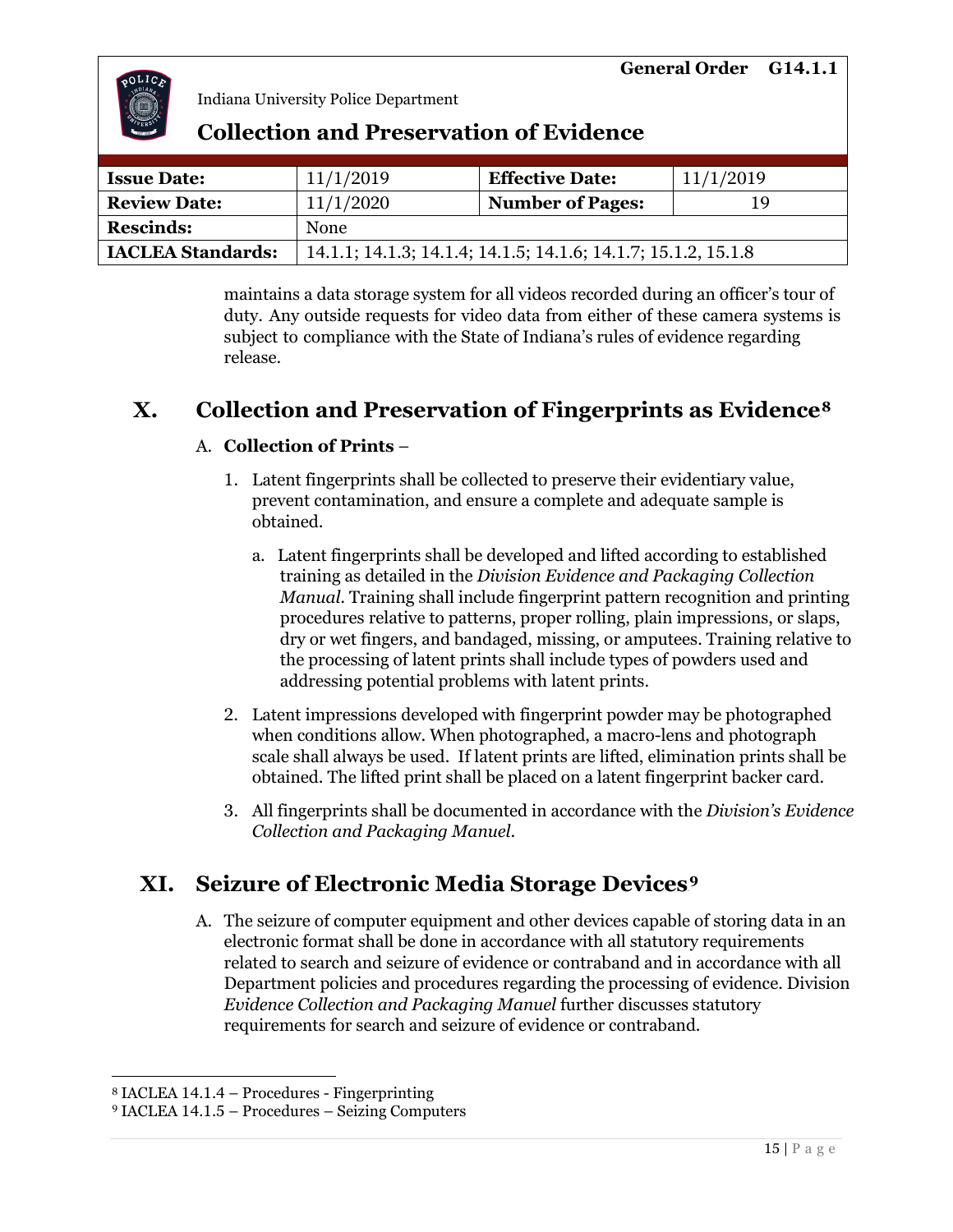

### **Collection and Preservation of Evidence**

| <b>Issue Date:</b>       | 11/1/2019                                                      | <b>Effective Date:</b>  | 11/1/2019 |
|--------------------------|----------------------------------------------------------------|-------------------------|-----------|
| <b>Review Date:</b>      | 11/1/2020                                                      | <b>Number of Pages:</b> | 19        |
| <b>Rescinds:</b>         | None                                                           |                         |           |
| <b>IACLEA Standards:</b> | 14.1.1; 14.1.3; 14.1.4; 14.1.5; 14.1.6; 14.1.7; 15.1.2, 15.1.8 |                         |           |

- 1. Officers not trained in current forensics protocol as it relates to media storage devices shall only secure the scene and then contact a Crime Scene Technician who will respond to properly seize the evidence.
- 2. Computer equipment and other media storage devices can be severely damaged, or data lost due to improper shutdown procedures. Police personnel should be conscious of the potential for pre-programming to erase or destroy data that is tampered with in violation of the program's security procedures.
- 3. Mainframe computer shutdowns should be accomplished by a representative of the manufacturer before the equipment is removed. A full back-up should be completed by the representative before any attempt to shut down the system.
- B. Before seizure is attempted of a personal computer, police personnel should:
	- 1. Photograph the computer(s) and the screen(s).
	- 2. Unplug power sources from the back of the computer.
	- 3. Label all wired connections at both ends.
	- 4. Seal the power outlet and all ports on computers and peripherals.
	- 5. Collect reels, diskettes, and any peripheral equipment.
- C. Electronic components should not be exposed to extreme temperatures. Computer hard drives, electronics and media storage devices should not be placed near magnetic sources.
- D. Once seized and processed, a person skilled in electronic equipment operations should examine the equipment prior to start up. The IUPD may seek the assistance from a qualified forensic specialist regarding handling and operation of computer equipment seized for evidentiary purposes.

# $\bold {XII.}$  Reports Preparation $^{10}$

A. **Crime Scene/Traffic Crash Supplementary Reports** - The investigating police officer, or other police officer assigned to process a crime or traffic crash scene shall complete a report of those activities. This report shall be included as a

<sup>10</sup> IACLEA – 14.1.6 – Report Preparation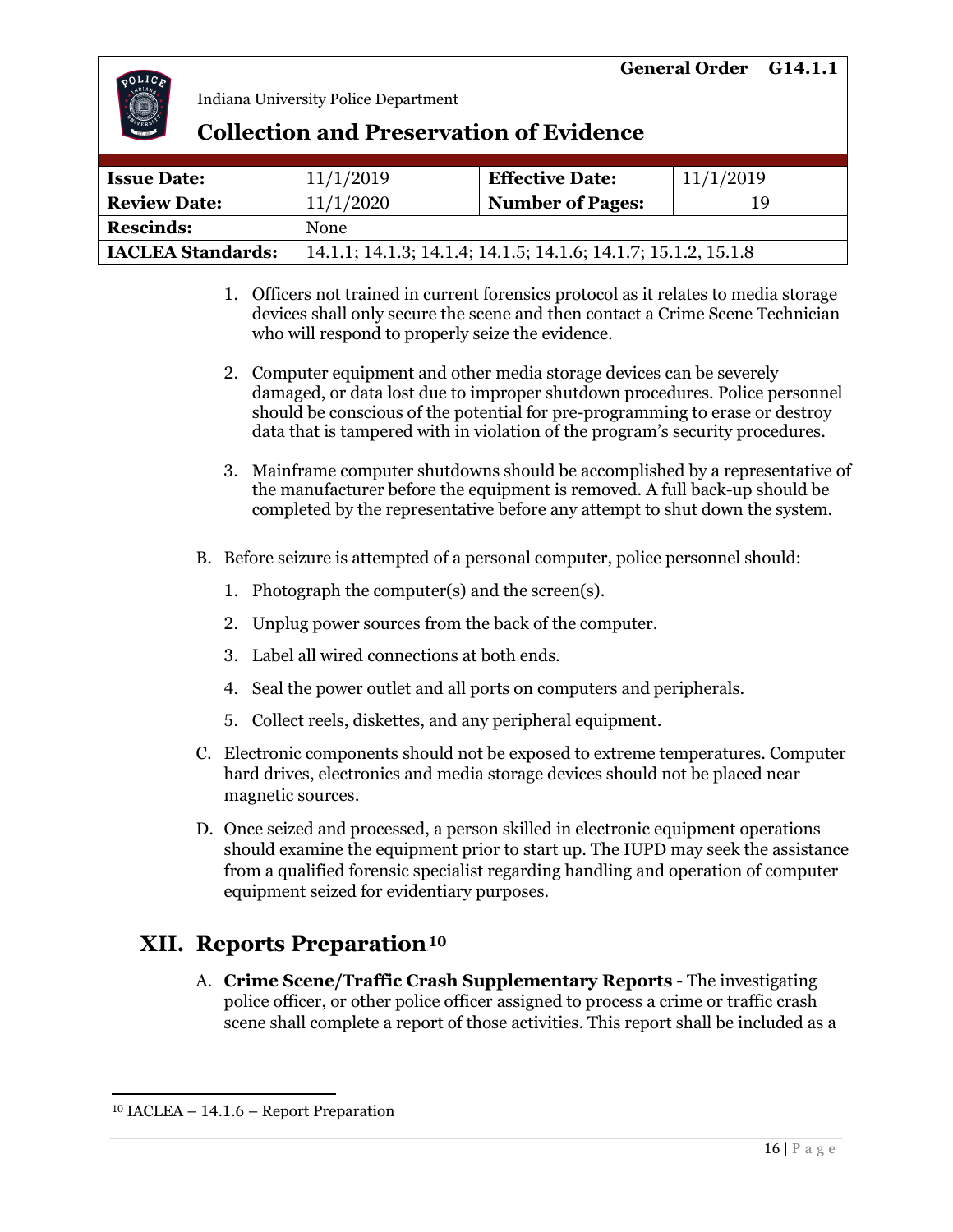

### **Collection and Preservation of Evidence**

| <b>Issue Date:</b>       | 11/1/2019                                                      | <b>Effective Date:</b>  | 11/1/2019 |  |
|--------------------------|----------------------------------------------------------------|-------------------------|-----------|--|
| <b>Review Date:</b>      | 11/1/2020                                                      | <b>Number of Pages:</b> | 19        |  |
| <b>Rescinds:</b>         | <b>None</b>                                                    |                         |           |  |
| <b>IACLEA Standards:</b> | 14.1.1; 14.1.3; 14.1.4; 14.1.5; 14.1.6; 14.1.7; 15.1.2, 15.1.8 |                         |           |  |

supplement to the incident report. The identification/crime scene supplementary report shall include:

- 1. Date and time of arrival at the scene.
- 2. Location of the crime.
- 3. Names of victims.
- 4. Names of suspects.
- 5. Actions taken at the scene including number of photographs taken, whether measurements were taken and a descriptive of any other scene processing techniques utilized
- 6. A case file reference number.
- 7. Inventory of evidence.
- B. If a Crime Scene Technician is summoned to a crime scene, in addition to the above information, the report should include:
	- 1. The date and time the request is received.
	- 2. The name of the investigating officer.
	- 3. The disposition  $11$  of physical evidence.
	- 4. The type of digital imaging equipment utilized (video/still photography).
	- 5. Crime scene measurement information.
- C. **Inventory of Evidence** An inventory of evidence is an investigative tool to aid in successful prosecution of a case. The inventory of evidence may be included in the identification/crime scene supplemental report. The investigating police officer shall be responsible for ensuring that an inventory of evidence is prepared by completing a Property Report and inventory of seized property. The inventory of evidence shall include:
	- 1. The description of the item(s) (including numerical identifiers when available.)
	- 2. The location and/or person from which obtained.
	- 3. The name of the police officer collecting the evidence.

<sup>11</sup> IACLEA 15.1.8 – Timely Disposition of Property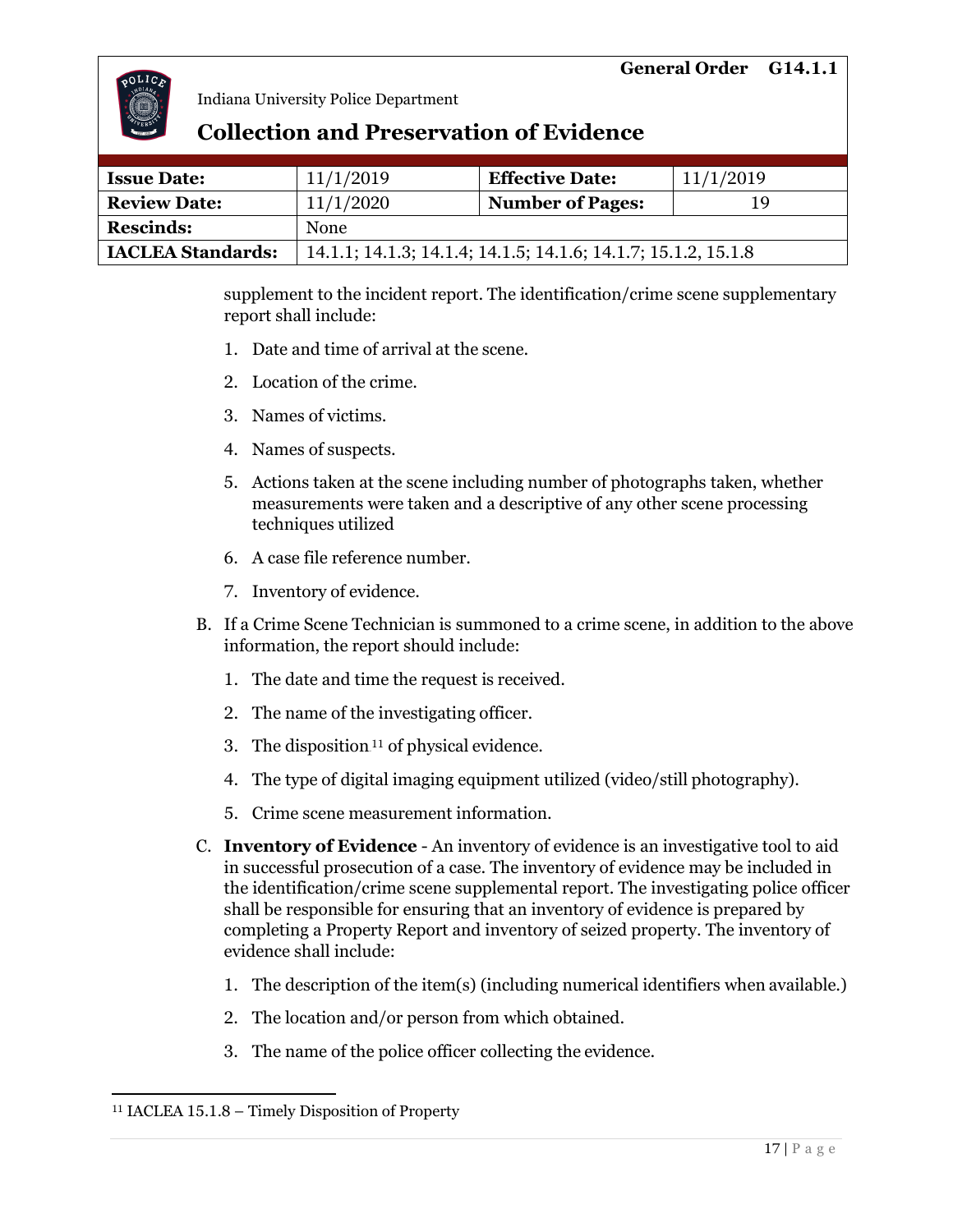

### **Collection and Preservation of Evidence**

| <b>Issue Date:</b>       | 11/1/2019                                                      | <b>Effective Date:</b>  | 11/1/2019 |
|--------------------------|----------------------------------------------------------------|-------------------------|-----------|
| <b>Review Date:</b>      | 11/1/2020                                                      | <b>Number of Pages:</b> | 19        |
| <b>Rescinds:</b>         | <b>None</b>                                                    |                         |           |
| <b>IACLEA Standards:</b> | 14.1.1; 14.1.3; 14.1.4; 14.1.5; 14.1.6; 14.1.7; 15.1.2, 15.1.8 |                         |           |

- 4. The date and time the evidence was collected.
- D. **Documentation When Evidence is Not Recovered** When there are no photographs taken or no evidence is recovered from the scene of a major crime, the investigating police officer shall indicate the reasons and circumstances for the action on the incident report.

# **XIII. Evidence Handling**

- A. **Collection of Known Sources** Whenever available, materials and substances will be collected from a known source for submission to the reviewing laboratory for comparison with the physical evidence collected. Known sources may include, but are not limited to elimination prints, hairs or other fibers, paint, wood, and other constructive materials, firearms, controlled substances, and blood samples.
- B. **Request for Laboratory Analysis**<sup>12</sup> The police officer shall properly tag or package evidence and submit it to the Department designated temporary storage location. The police officer shall indicate on the property report that the evidence is to be submitted to the appropriate laboratory. The transfer of evidence shall be documented using the correct property control forms to establish and maintain the chain of custody.
- C. **The Evidence Custodian** is responsible for seeing that evidence is submitted in a timely manner to the appropriate laboratory for analysis using the established procedures and upon request.
	- 1. An officer may be required to escort the Evidence Custodian and evidence to the lab when transporting:
		- a. Firearms.
		- b. Large quantities of controlled substances.
		- c. Large quantities of money.
		- d. Other evidence of a sensitive nature.
	- 2. Perishable evidence requires additional specific collecting, packaging, and submission procedures. When an investigating police officer determines that perishable evidence is present at a crime scene and needs to be collected, the investigating police officer shall summon a Crime Scene Technician to collect, package, and preserve such evidence. Perishable evidence includes:

<sup>12</sup> IACLEA 14.1.7 – Procedures – Submission for Laboratory Analysis